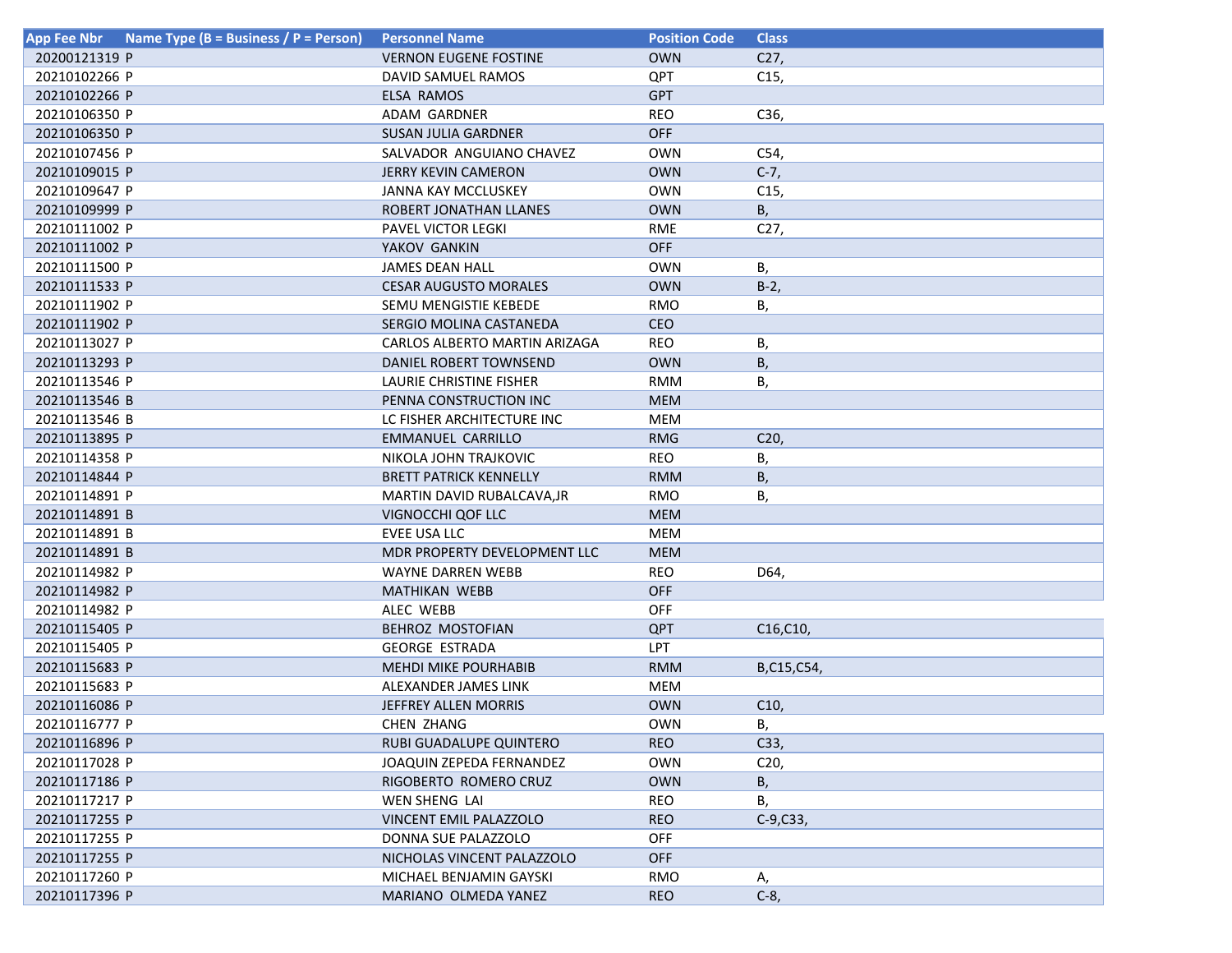| 20210117428 P | <b>CLYDE EUGENE SIMPSON</b>         | RMO        | В,              |
|---------------|-------------------------------------|------------|-----------------|
| 20210117428 P | DANIEL WILLIAM NEHRER, JR           | <b>CEO</b> |                 |
| 20210117494 P | <b>GREGORY FRANCIS HUFNER, JR</b>   | <b>RMO</b> | C27,            |
| 20210117494 P | <b>MARK ANDRE ARRIMOUR</b>          | <b>OFF</b> |                 |
| 20210117494 P | <b>BRYON MARK ARRIMOUR</b>          | <b>OFF</b> |                 |
| 20210117494 P | ANTOINETTE MARIE BOYD-TRUEMPER      | <b>OFF</b> |                 |
| 20210117902 P | <b>GRAHAM BENJAMIN CULP</b>         | RMO        | C10,            |
| 20210117902 P | <b>CARMEN ESTHER LOMELI</b>         | <b>CEO</b> |                 |
| 20210117914 P | JOEY ANGEL ALTAMIRANO               | <b>REO</b> | C <sub>20</sub> |
| 20210117988 P | JOSEPH BENJAMIN LIM TAN             | <b>OWN</b> | B,              |
| 20210118168 P | JOSE DE JESUS MORALES               | <b>OWN</b> | C17,            |
| 20210118170 P | AUGUSTINE RUDY MENDEZ               | <b>RMO</b> | А,              |
| 20210118170 P | MICHAEL TENNEL LOWEN, II            | CEO        |                 |
| 20210118218 P | FRANSISCO MUNDO, JR                 | <b>REO</b> | C10,            |
| 20210118231 P | DAVID CHONG LEE                     | <b>OWN</b> | В,              |
| 20210118247 P | KATIE MEGAN PEREZ                   | <b>RME</b> | D49,            |
| 20210118247 P | <b>ANTHONY ANDREW PEREZ</b>         | <b>OWN</b> |                 |
| 20210118297 P | ANTHONY GEORGE JIMENEZ              | <b>OWN</b> | C10,            |
| 20210118337 P | JAVIER HERRERA                      | <b>OWN</b> | C35,            |
| 20210118432 P | ALIREZA PEDRAM                      | <b>RMO</b> | C36,            |
| 20210118432 P | RUBI ALVAREZ                        | CEO        |                 |
| 20210118439 P | RODOLFO ANTONIO PADILLA             | <b>REO</b> | C33,            |
| 20210118442 P | <b>ANTHONY SAGE</b>                 | <b>RMG</b> | В,              |
| 20210118448 P | MICHAEL LEE WOODS                   | <b>RMG</b> | D28,            |
| 20210118466 P | HAMLET EBRAHIMI                     | REO        | C10,            |
| 20210118467 P | SAUL OSCAR VIDES SOTO               | <b>RMO</b> | В,              |
| 20210118467 P | OSCAR ISRAEL RODRIGUEZ HENRIQUEZ    | OFF        |                 |
| 20210118470 P | DAFU ZHANG                          | <b>RMO</b> | В,              |
| 20210118470 P | HUAN SHENG                          | <b>OFF</b> |                 |
| 20210118470 P | JADEN NELSON-SHENG                  | <b>OFF</b> |                 |
| 20210118474 P | VAHE TADEVOSYAN                     | RMO        | В,              |
| 20210118474 P | <b>GOR AVETISYAN</b>                | <b>OFF</b> |                 |
| 20210118474 P | ASHOT TADEVOSYAN                    | <b>OFF</b> |                 |
| 20210118504 P | MUJTABA MOHAMMAD NOORZAY            | <b>REO</b> | <b>B</b> ,      |
| 20210118504 P | URANUS NOORZAY                      | <b>OFF</b> |                 |
| 20210118507 P | JEFFREY ALAN WALL                   | <b>RMG</b> | <b>B</b> ,      |
| 20210118511 P | CARLOS MANUEL VIEIRA                | REO        | В,              |
| 20210118511 P | JOSE ABEL SERRATOS HERNANDEZ        | OFF        |                 |
| 20210118511 P | ALEJANDRA SERRATOS                  | <b>OFF</b> |                 |
| 20210118512 P | PATRICK TRENT CARROLL               | <b>REO</b> | В,              |
| 20210118521 P | <b>JOSE REYES SALVATIERRA</b>       | <b>REO</b> | В,              |
| 20210118528 P | <b>GANDY DANIEL MARQUEZ SANCHEZ</b> | <b>OWN</b> | В,              |
| 20210118539 P | RAUL ERNESTO LEIVA PINEDA           | REO        | D49,            |
| 20210118540 P | JOSE GUADALUPE RAMIREZ              | <b>OWN</b> | C27,            |
| 20210118544 P | JOHN ADAM EVANS                     | <b>REO</b> | C20,            |
| 20210118545 P | MAURICIO DELGADO                    | <b>REO</b> | C10,            |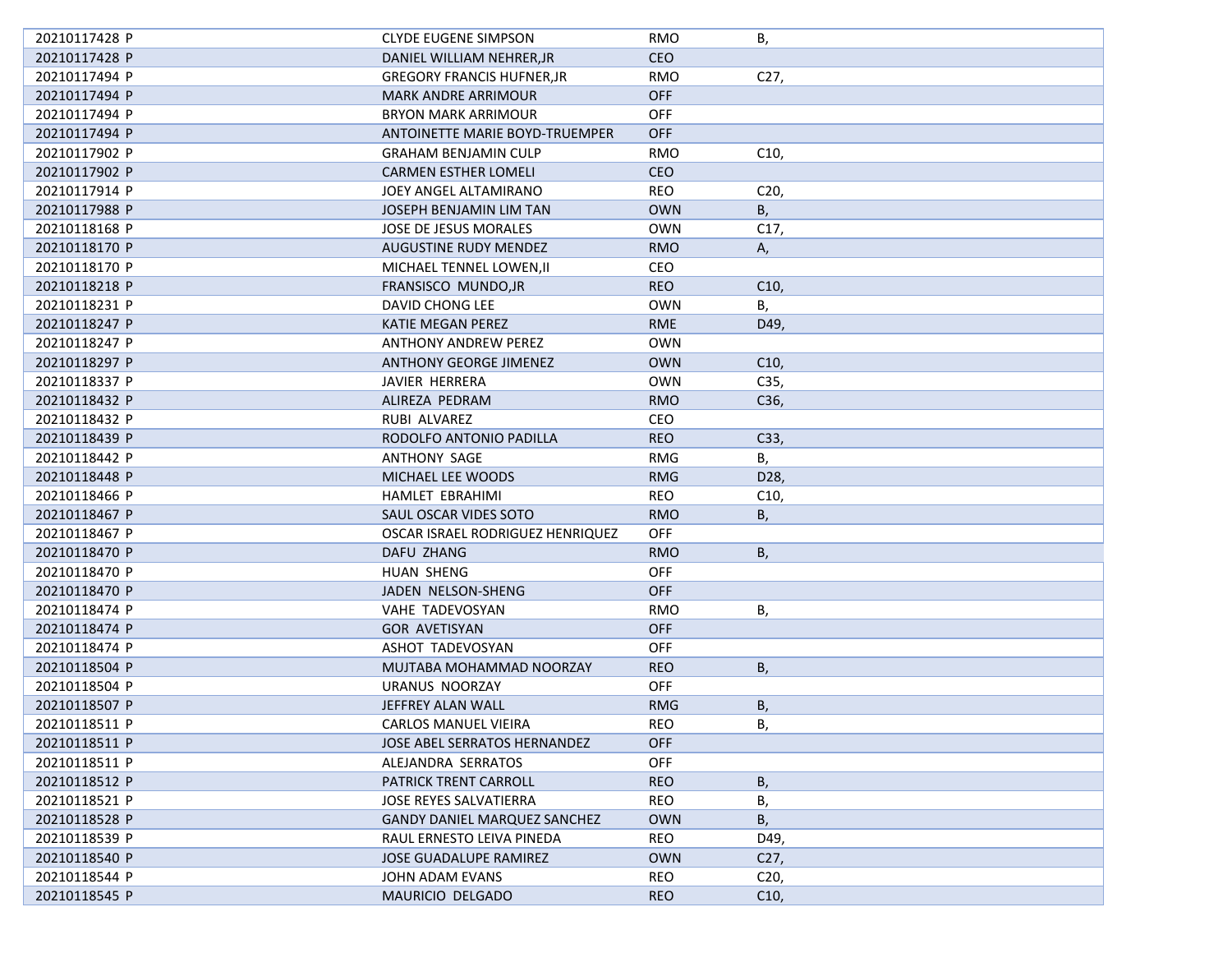| 20210118546 P | KEVIN SORIA                     | <b>OWN</b> | C54,            |
|---------------|---------------------------------|------------|-----------------|
| 20210118547 P | LUIS ALBERTO FRANCO             | <b>REO</b> | В,              |
| 20210118548 P | CRISTIAN GEOVANI LOPEZ PEREZ    | <b>OWN</b> | C10,            |
| 20210118550 P | ISAIAS RUIZ                     | <b>REO</b> | $C-8$           |
| 20210118552 P | BEHZAD BAHADORI                 | OWN        | C <sub>10</sub> |
| 20210118555 P | SARMAD M KHALAF                 | <b>RMM</b> | B,              |
| 20210118556 P | JAIRO NOE MORALES BARDALES      | <b>REO</b> | C <sub>21</sub> |
| 20210118556 P | MARLYN BARDALES                 | <b>OFF</b> |                 |
| 20210118557 P | IGNACIO GONZALEZ RODRIGUEZ      | REO        | В,              |
| 20210118558 P | ALONSO DE JESUS ORTIZ           | <b>REO</b> | B,              |
| 20210118561 P | DANIEL BONILLA TEPOZAN          | REO        | В,              |
| 20210118563 P | <b>MARCO ANTONIO IBARRA</b>     | <b>REO</b> | C12,            |
| 20210118564 P | VICTOR MANUEL HERNANDEZ MONTANO | <b>REO</b> | В,              |
| 20210118569 P | ROLANDO MENDEZ ALVAZ            | <b>OWN</b> | C53,            |
| 20210118575 P | OSCAR ZENDEJAS CORTES           | OWN        | C <sub>20</sub> |
| 20210118576 P | DARRIN MICHAEL CHAMNEY          | <b>REO</b> | C10,            |
| 20210118583 P | MATEO NOLASCO                   | OWN        | C36,            |
| 20210118589 P | <b>TRACY HUANG JAFFE</b>        | <b>REO</b> | В,              |
| 20210118589 P | RANDALL LUCIAN JAFFE            | <b>OFF</b> |                 |
| 20210118590 P | SPENCER WAYNE MILLER            | <b>OWN</b> | D35,            |
| 20210118591 P | LEE GUSTAVO GUAJARDO ALVAREZ    | OWN        | C33,            |
| 20210118593 P | SKYE JACQUELINE PAZ WELLS       | OWN        | C33,            |
| 20210118594 P | ALEJANDRO CUEVAS LARIOS         | OWN        | C33,            |
| 20210118596 P | RAYMUNDO CARRILLO, JR           | <b>OWN</b> | C21,            |
| 20210118597 P | JOSE MARIO TORRES RIVERA        | OWN        | $C-9$           |
| 20210118601 P | AARON WINCHEL HORN              | <b>OWN</b> | C33,            |
| 20210118604 P | PAULA CRISTINA VARGAS           | <b>OWN</b> | C33,            |
| 20210118619 P | ARQUIMIDES GONZALEZ             | <b>OWN</b> | <b>B</b> ,      |
| 20210118660 P | <b>RYAN TAYLOR MOORE</b>        | <b>REO</b> | B,C-8,C12,      |
| 20210118817 P | ROBERT PRICE TRUSSELL           | <b>REO</b> | C <sub>20</sub> |
| 20210118817 P | <b>JAMES ROBERT TRUSSELL</b>    | <b>OFF</b> |                 |
| 20210118831 P | CHE SHANE MACCOSHAM             | <b>REO</b> | B,              |
| 20210118842 P | NGOC XAO PHAN                   | OWN        | B,C15,          |
| 20210203424 P | JANET CASAS                     | <b>QPT</b> | D49,            |
| 20210203504 P | ELSIE BEATRIZ CHACON            | REO        | Β,              |
| 20210204245 P | <b>ALAN LEI</b>                 | <b>RMO</b> | B,C36,          |
| 20210204283 P | ILNUR ILDAROVICH KHAYRULLIN     | <b>REO</b> | C20,            |
| 20210204332 P | SIAVOSH ABDOLALIZADEH           | <b>REO</b> | В,              |
| 20210204413 P | ANTHONY PHILLIP ALBERTAZZI      | <b>OWN</b> | C <sub>20</sub> |
| 20210204735 P | LYLE FRANCIS BOLTE              | <b>REO</b> | C <sub>20</sub> |
| 20210204853 P | GERARDO CARDENAS ZARAGOZA       | OWN        | C54,            |
| 20210205323 P | DAVID JONATHAN MILLER           | <b>RMO</b> | D28,            |
| 20210205325 P | PATRICK CALLUM JARRA GEARY      | <b>OWN</b> | В,              |
| 20210205326 P | YOUSEF KOURANEH LAZARIAN        | <b>OWN</b> | А,              |
| 20210205334 P | JESUS BARRAGAN                  | <b>OWN</b> | D49,            |
| 20210205394 P | ALVARO OSORIO VELASCO           | <b>REO</b> |                 |
|               |                                 |            | В,              |